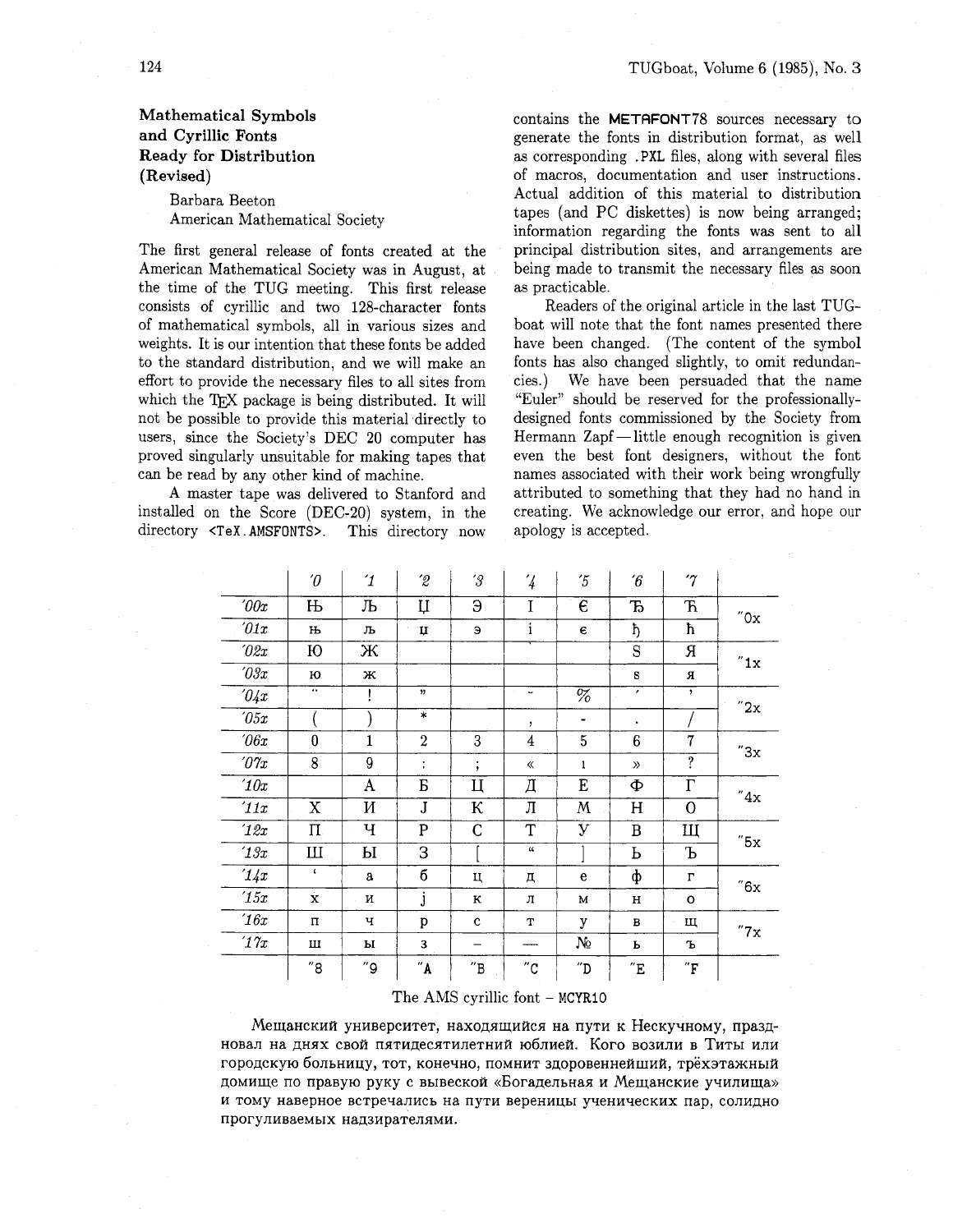## **Cyrillic**

The cyrillic font contains all letters found in the modern (post-revolutionary) cyrillic alphabet, as well as others found by Mathematical Reviews to be necessary for rendering bibliographic information in Russian, Ukrainian, Serbian, Georgian, and other Slavic and non-Slavic languages ordinarily published in cyrillic. Accents which normally occur in these languages, as well as in such words **as** names of mathematicians whose work is regularly translated into Russian or one of the other languages covered by MR, are included in the font, as are all the digits and ordinary punctuation. Several cells are still empty: the number of such cells is not sufficient to hold all the additional pre-revolutionary Russian letters, and there is not yet enough experience to indicate what else might most usefully (for MR) be included.

The "basic" cyrillic font is MCYRIO. Names have been assigned to a number of variations, not all of which exist yet. (In particular, there are no plans yet to create the METAFONT descriptions of the true "italic" letters.)

| MCYR lightface     | MCSL slanted          |
|--------------------|-----------------------|
| MCB hold           | MCBSL bold slanted    |
| MCBX bold extended | MCSS sans serif       |
| MCI italic         | MCSSB bold sans serif |
| MCBI bold italic   |                       |

Font names have been assigned so that compression to 6 characters, using the first **3** and last **3** letters of longer names (a standard built into most implementations of TFX for operating systems having such a limit, and announced through TFXhax by David Fuchs), will always be unique.

Keying of cyrillic to be rendered with this font is in accord with the current MR transliteration scheme, e.g.

Khrushchëv (Khrushch\"ev)  $\rightarrow$  Xpymës

Zhurnal (Zhurnal)  $\rightarrow$  Журнал

Kiiv  $(Ki\{\langle \ulcorner \setminus i \rbrace \mathbf{v}) \rightarrow K\mathbf{u}$ ib

\font\tencyr=mcyrlO **\def\cyr{\tencyr\cyracc)**  (\cyr . . .) sets the stage for proper transition to and from cyrillic. Most of the translation from keyed input to cyrillic is implemented by ligature instructions in the font itself. A few letters require a "chain" of ligatures:  $sh \rightarrow \text{m}$ ,  $shc \rightarrow 7$  (an obvious absurdity, but the roman combination never occurs legitimately), shch  $\rightarrow \mu$ . Letters rendered with accents in transliteration are trapped by macros defined in the file CYRACC.DEF:  $\check{\mathrm{I}}$   $(\u\iota) \rightarrow \check{\mathrm{n}}$ ,  $\overline{i}$  ( $\overline{i}$ )  $\rightarrow$  i,  $\overline{i}$  ( $\overline{i}$ )  $\rightarrow$   $\overline{i}$ . Both the macro accent traps and ligatures do the right thing in ordinary roman text and in  ${\\cyr \ ...}$ ; however, cyrillic items

in tables cannot reliably be specified in the preamble, and in individual cells \cyr should be preceded by \relax to prevent premature expansion, and thus loss, of the macro instructions.

Hyphenation is not automatically suppressed, but the patterns used will be those for English in the absence of a local override. (We do not know whether any Russian patterns exist.) For short passages, as the above sample, or isolated words, good luck may prevail.

Documentation accompanying this font will include full keying instructions, the ligature specifications, and, of course, CYRACC, DEF. Should ifications, and, of course, CYRACC . DEF. the transliteration scheme in local use be different from the MR scheme (for example, an earlier MR scheme rendered  $\mu$  as  $\check{s}\check{c}$ , it should be quite easy to modify CYRACC .DEF to accommodate it, and, if ligature changes are absolutely necessary, they may be implemented using the TEXware programs TFt oPL and PLtoTF.

## **Mathematical symbols**

Mathematicians expanding the boundaries of their chosen areas often find that no suitably unambiguous notation exists with which to express new concepts. First attempts usually consist in seeking out ever more exotic alphabets, but this fount is rather rapidly exhausted. Non-alphabetic symbols modeled after, or constructed from combinations of, existing ones is probably the next most profitable approach. And failure in either of those attempts may yield something truly new. In any event, the net result is proliferation of symbols beyond what is available to most ordinary typesetting systems.

The original symbol fonts, CMSY and CMEX (currently AMSY and AMEX), contain the most frequently used mathematical symbols, plus whatever else was needed for The Art of Computer Programming, volume 2, and other projects that Don Knuth was working on at the time. Many other symbols are in common use in other subfields of mathematics, and the AMS and MR found it necessary to construct them. We have now filled one entire "extra symbols" font and most of a second.

The naming scheme devised for these "extra symbols" fonts also leaves room for a third. "Medium" and "bold" refer to the weight, medium being matched to the weight of the "basic" Computer Modern symbols in the CMSY font.

MSXM symbols 1 medium MSXB symbols 1 bold MSYM symbols 2 medium MSZM symbols **3** medium MSZB symbols **3** bold